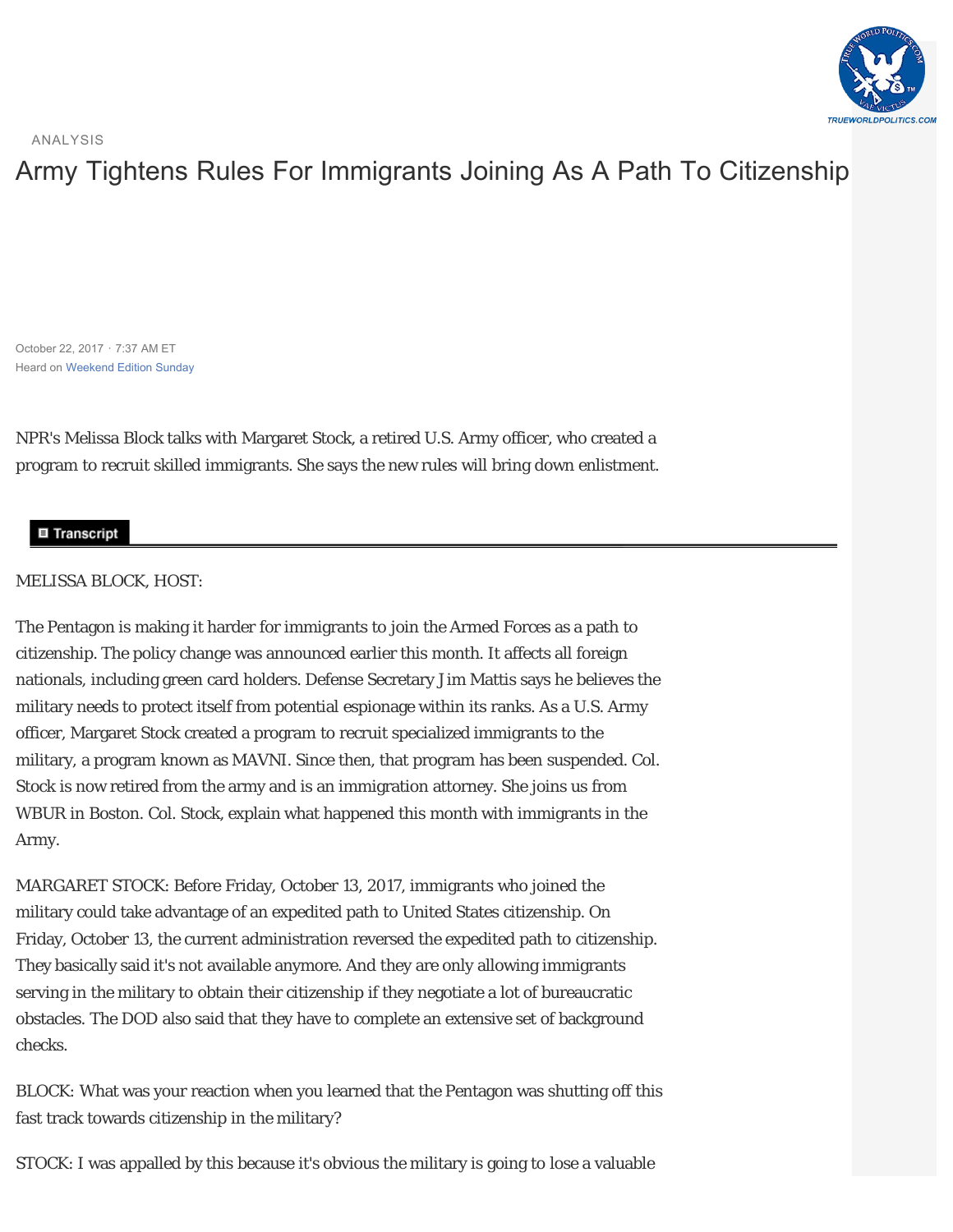source of recruits. The foreign-born right now are 13.5 percent of the population. And the percentage of the population that's foreign-born is growing. So if you're going to say that the military can't recruit 13.5 percent of the population, you're restricting military recruiting only to citizens. You're going to end up with much less quality in terms of language - foreign language skills, cultural skills.

BLOCK: But the rationale behind these moves, though, is to do proper vetting - just to do more extensive background checks. So it's not saying they can't come in, period. It's saying, let's slow this down, right?

STOCK: Well, that's the ostensible excuse for doing it. And nobody's against background checks. Everybody thinks background checks are great. But when you do the type of background checks that they're doing, you end up with nobody in the military (laughter), essentially. When customs and border patrol did similar background checks, they flunked two-thirds of their applicants. The proper way to handle espionage threats is to investigate them, prosecute people. But what you don't do is label an entire group of people as security threats just because they were born in a foreign country.

BLOCK: Let's talk about the MAVNI program, the immigrant recruitment program that you started. And this was designed to bring in specifically recruits with language, medical skills. What was your thinking back then? What was the need that you saw?

STOCK: It was under the Bush administration. And the September 11 terrorist attacks had happened. One of the reasons why the United States was unable to prevent the 9/11 terrorist attacks was that we didn't have enough people working within the government who spoke foreign languages. So they had intercepts from the hijackers, they found out later, that hadn't been translated. There weren't enough native-born Americans with the requisite language skills to do this kind of work. So post-9/11, the Bush administration authorized Military Accessions Vital to the National Interests, also known as the MAVNI program. That's the acronym. And the idea was to bring in highly vetted legal immigrants if they had language capabilities - native language capabilities - or specialized medical skills. We had a great success - great successes with this program.

BLOCK: What are you hearing from the people that you recruited through the MAVNI program or maybe you people you represent now as an immigration attorney about this?

STOCK: Well what I'm hearing is disturbing. I'm hearing that people's contracts are being canceled, that everybody's being told they're a security threat. There was one person who had been supposed to be in the NASA astronaut program. And they told him he couldn't participate because they refused to give him a security clearance because he came into the military through this program. I'm hearing that a lot of people's careers have been derailed. People are frustrated. We've had a number of people that have just been held on military bases for more than a year, doing nothing. What I am advising green card holders to do right now is don't join the military because it's faster to get your citizenship through